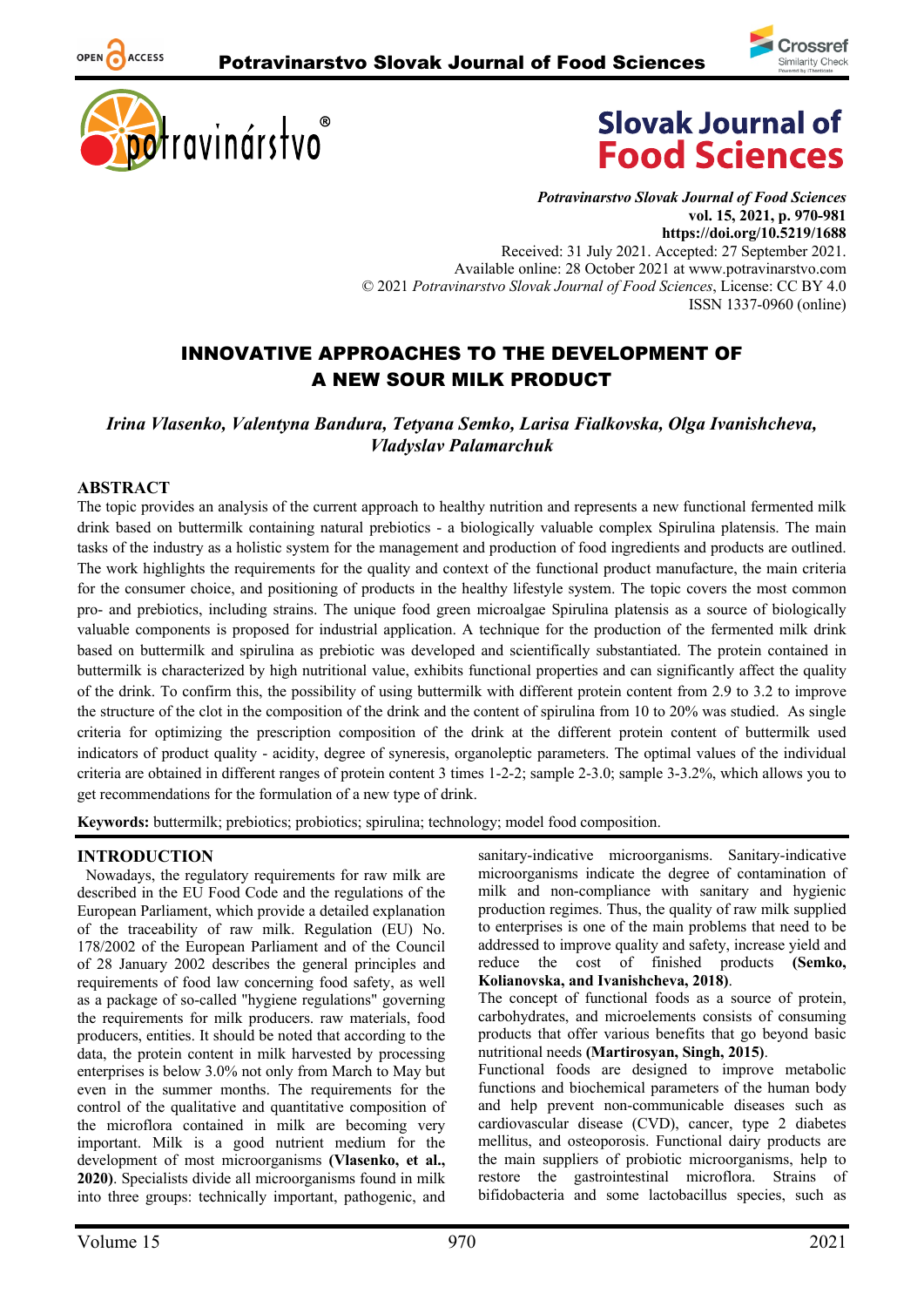*Lactobacillus acidophilus, Lactobacillus casei* subsp*. casei, Bifidobacterium SPP. (B. adolescentis, B. animalis, B. bifidum, B. longum, B. breve*), belong to probiotic cultures. They exert a positive effect on the human body and normalize the composition and functions of the bacterial flora in the gastrointestinal tract. **(Breus et al., 2019)**.

The world's leading manufacturers and researchers of functional foods are France, Japan, Mexico, while the United Kingdom, the Netherlands, Germany, and Spain are among the European leaders. **(Vicentini, Liberatore and Mastrocola, 2016)**. About 50% of healthy functional products are dairy products and about 30% are cereals.

Tackling the healthy nutrition issue is the most challenging and urgent task for the society and contemporary public health system. In the XXI century, a strategic line of the food industry consists in the attribution of special-purpose foods to the "healthy" diet.

One of the important components of any fermented milk drink is spirulina, which is widely used to improve the taste and protein content. A new technique for the manufacture of products using spirulina extract will become a new trend in the enrichment of traditional fermented milk drinks that heralds the innovative development of the dairy industry aimed at expanding the range of functional products.

In recent years, Ukrainian scientists have developed several products containing spirulina, although the assortment is still limited and does not meet the demand for such products. Raising consumer awareness of nutrient health benefits and nutritional value of components for potential disease prevention and health improvement will play the most significant role in the global food and nutraceutical market.

Functional products are considered medicinal products that are not only a source of energy and important nutrients but also good for health. Many studies, including some funded by the European Commission (EC), have led to an understanding of the potential mechanisms of biologically active food ingredients able to improve health and possibly reduce the risk of disease while improving overall wellbeing. Functional foods and nutraceuticals help improve health, reduce healthcare costs and promote economic development in rural areas. The demand for functional foods, especially in developed economies, is soaring now due to better awareness of the health benefits of functional foods and the growing gross income of households. The United States is the world's largest market for functional foods expecting to grow. This growth is mainly driven by the ever-increasing demand for energy drinks and enriched dairy products. Meanwhile, national rules and justifications for claims of no harm to health are among the most challenging problems that the functional foods and nutraceuticals market continues to face **(Daliri and Lee, 2015)**.

Probiotics are considered single or mixed cultures of living microorganisms, which can change the intestinal microbiota and benefit the health of a host once ingested in sufficient quantities **(Tiihonen, Ouwehand and Rautonen, 2010)**. Probiotic products contain live microorganisms over a dose recommended as good for health  $(5 \times 109 \text{ CFU/day}$  for 5 days) **(Gupta and Garg, R., 2009)**.

Prebiotics are considered food components intended to selectively stimulate the growth and/or activity of intestinal bacterial strains capable of fermenting, for example, undigested starch, oligosaccharides, and nonstarch polysaccharides **(Upadhyay and Moudgal, 2012)**. Synbiotics contain both probiotics and prebiotics and exert beneficial health activity as a result of the synergistic action of the two components **(Scholz-Ahrens, et al., 2016)**.

Products that contain probiotics, including *Lactobacillus* strains and/or *Bifidobacterium* and less often *Escherichia*, *Enterococcus,* or *Bacillus*, include yogurt, kefir, buttermilk, acidophilus milk, sauerkraut, pickled cucumbers, tempeh, miso, and tea fungus **(Zawistowska-Rojek, et al., 2016)**. Prebiotics are considered oligosaccharides such as fructooligosaccharides (inulin), galactooligosaccharides, xylooligosaccharides, cyclodextrins, and lactulose. Significant sources of oligosaccharides are chicory root, topinambur, raw garlic, onions, and whole grains **(Al-Sherajiae et al., 2013)**.

The use of probiotics has been associated with improving immune function. Probiotics have been used for the treatment of gastrointestinal disorders such as constipation, diarrhea, Crohn's disease, irritable bowel syndrome (IBS), and diverticular disease. The health benefits of probiotics are closely associated with a proper balance of microflora in the digestive system **(Clements and Carding, 2018)**.

Probiotics are considered useful once supported by prebiotics in a diet since they can stimulate the growth of bifidobacteria, which numbers are significantly reduced in humans within 55 to 60 years of age **(Stavropoulou, and Bezirtzoglou, 2019)**. The health benefits of prebiotics consist in their ability to stimulate useful digestive activity, including bifidobacterial growth. Some prebiotics, not hydrolyzing in the human gastrointestinal tract, yet having other beneficial properties, such as inulin, which replace fat. Other prebiotics, such as fructans, contribute to the absorption of calcium, magnesium, iron, zinc, copper, and phosphorus. The dosage of fructans that exert the prebiotic effect ranges from 4 to 8 g per day **(Gibson, et al., 2010)**.

The combination of pro- and prebiotics in the diet of elderly people is considered advantageous in terms of the ability to intensify the intestinal growth of bifidobacteria. The increased number of bifidobacteria contributes to the higher concentration of bacterial folic acid, vitamins B 1, B 2, B 6, and nicotinic acid. Therefore, bifidobacteria can be a source of essential nutrients and support the preventive measures and management of gastrointestinal diseases **(Shoaib et al., 2016)**.

The most important group of products containing probiotics are fermented milk products (yogurt, kefir, buttermilk, etc.), cheeses, and tea fungus. Probiotic bacteria are present in some other foods, such as icecream, frozen desserts, fermented fruits, vegetable juices, and fermented meat **(Zaręba and Ziarno, 2011)**. Probiotic bacteria are added to sweets, such as jelly candies, in combination with yogurt or chocolate, as well as to chocolate products in combination with lyophilized microorganisms, to grain juices, frozen yogurt, chocolate bars, cookies, and cereals **(Semko, Vlasenko and Palamarchuk, 2020)**. Some probiotics are sold in the form of tablets or capsules. The new products are beverages containing probiotic bacteria in bottle caps, which run in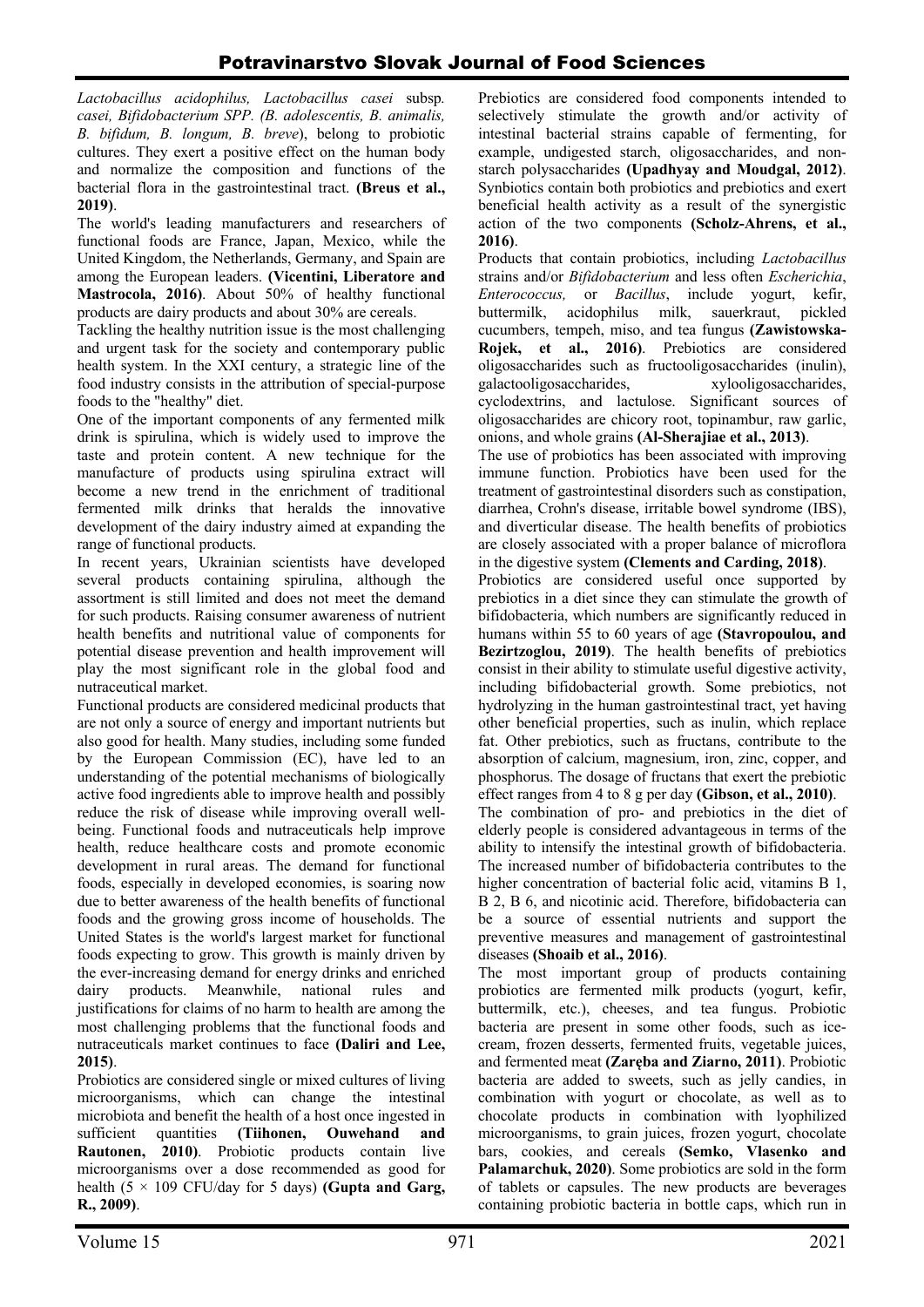the bottle contents once the bottle is opened **(Kregiel, 2015)**. Traditional unrefined sources of prebiotics in the diet are soybeans, shelled wheat and barley, and raw oats. The food market also offers a variety of products with the addition of prebiotics and synbiotics, such as fermented dairy drinks, yogurts, fruit drinks, fatty spreads, meat products, mayonnaise, margarine, and pasta **(Liutkevičius et al., 2016)**.

The use of probiotics and their positive effect on the digestive system have been substantiated by scientific data and approved by EU health regulators **(Van Loveren, Sanz, and Salminen, 2012)**.

The purpose of the work is the development of a new functional fermented milk drink based on buttermilk using a complex of biologically valuable natural pro- and prebiotics originating from *Spirulina platensis*.

# **Scientific Hypothesis**

Development of innovative technology for combining secondary raw materials of the dairy industry with a unique food green algae prebiotic Spirulina platensis. Fermentation with selected strains of probiotic cultures was carried out in the work. The proposed product can complement the range of functional fermented milk drinks in the system of healthy nutrition.

The peculiarity of our proposed application of bacterial leavens is that after high-temperature treatment of buttermilk in the mode (100  $\pm$ 5°C) with a holding time of 25 s was cooled to  $30 \pm 2^{\circ}$ C.

One of the important components of our sour milk drink is spirulina, which is widely used to improve the taste and enrich it with protein.

The resulting fermented milk drink is a polydisperse colloidal system in which the buttermilk is a dispersion medium, and the proteins of buttermilk and spirulina - the dispersed phase. The research results show that under the same conditions of the coagulation process with the increasing amount of spirulina added from 10 to 25% changes the acidity of the finished product.

# **MATERIAL AND METHODOLOGY**

# **Samples**

The object of the study is the quality indicators of the fermented milk product obtained by acid coagulation of buttermilk proteins using spirulina.

Subjects of research: buttermilk, spirulina, organoleptic, physicochemical parameters (mass fraction of protein, acidity, degree of syneresis).

For the study were prepared 4 samples of the drink with a mass fraction of protein of 2.9-3.2% with different doses of buttermilk and combinations of spirulina in different mass fractions. Spirulina (TM "Food Factor") was used to enrich the drink and form a characteristic thick consistency. TM is registered with the FDA (Food and Drug Administration - US Federal Food and Drug Administration). Doses of leaven (1.8% of the main (manufacturer Center for the Development of

Microbiology and Biochemistry "Biochem") and 0.2% additional (manufacturer State Research Enterprise of Bacterial Ferments TIMM, Ukraine). Bacterial cultures are produced by the Center for Development of Microbiology and Biochemistry "Bioc1hem" and ANV produced by the State Research Enterprise of Bacterial Ferments TIMM Kyiv (manufacturer of pro- and prebiotics Ukraine). The bacterial leaven of mesophilic lactic acid bacteria and the additional leaven of thermophilic lactic acid bacteria were used as the main raw materials. The main bacterial leaven includes Lactococcus lactis subsp. lactis, Lactococcus lactis subsp cremoris, Lactococcus lactis subsp diacetilactis, Lenconostoc lactis.

Samples of the drink were prepared in the laboratory of food production VITE KNUTE certified quality management system (certificate No. UA.80050.063 QMS-21 recertified from 21.06.2021) following the classical technological scheme of production of fermented milk product.

### **Chemicals**

Buttermilk was used as raw material for the production of the drink. Buttermilk is a cream plasma obtained during the separation of butter from cream. The nutritional and dietary value of buttermilk preconditions its complete collection and use for food production whenever possible.

It is formed at the stages of whipping or separation of cream.

The chemical composition of buttermilk depends on the cream fat content, its acidity, temperature, and mechanical treatment. Protein substances of buttermilk are rich in cystine, lysine, methionine, and other essential amino acids. Buttermilk is characterized by a high content of fatsoluble vitamins. The chemical composition of buttermilk is presented in Table 1.

**Table 1** Chemical composition of buttermilk

### Description Buttermilk (sweet butter) Dry matter content,  $\%$  9.1 (8.3-9.5) Lactose content,  $\%$  4.8 (4.7–4.8) Protein content,  $\%$  3.1 (2.9 – 3.2) Milk fat content,  $\%$  0.4 (0.4 – 0.7) Acidity,  ${}^{\circ}$ T, after CHFC 20 (20 – 21) Density,  $kg/m<sup>3</sup>$ (temperature  $(20+2)$  °C) 1030 (1027 – 1029)

Pro- and prebiotic starters for production of the fermented milk drink based on buttermilk were selected from concentrates provided by manufacturers of bacterial cultures: Biochem Center for the Development of Microbiology and Biochemistry – a manufacturer of probiotics since 1978 located in an ecologically clean region of Italy, and ANV producer TIMM State Research Enterprise of Bacterial Starters, the Ukrainian (Kyiv) manufacturer of pro- and prebiotics.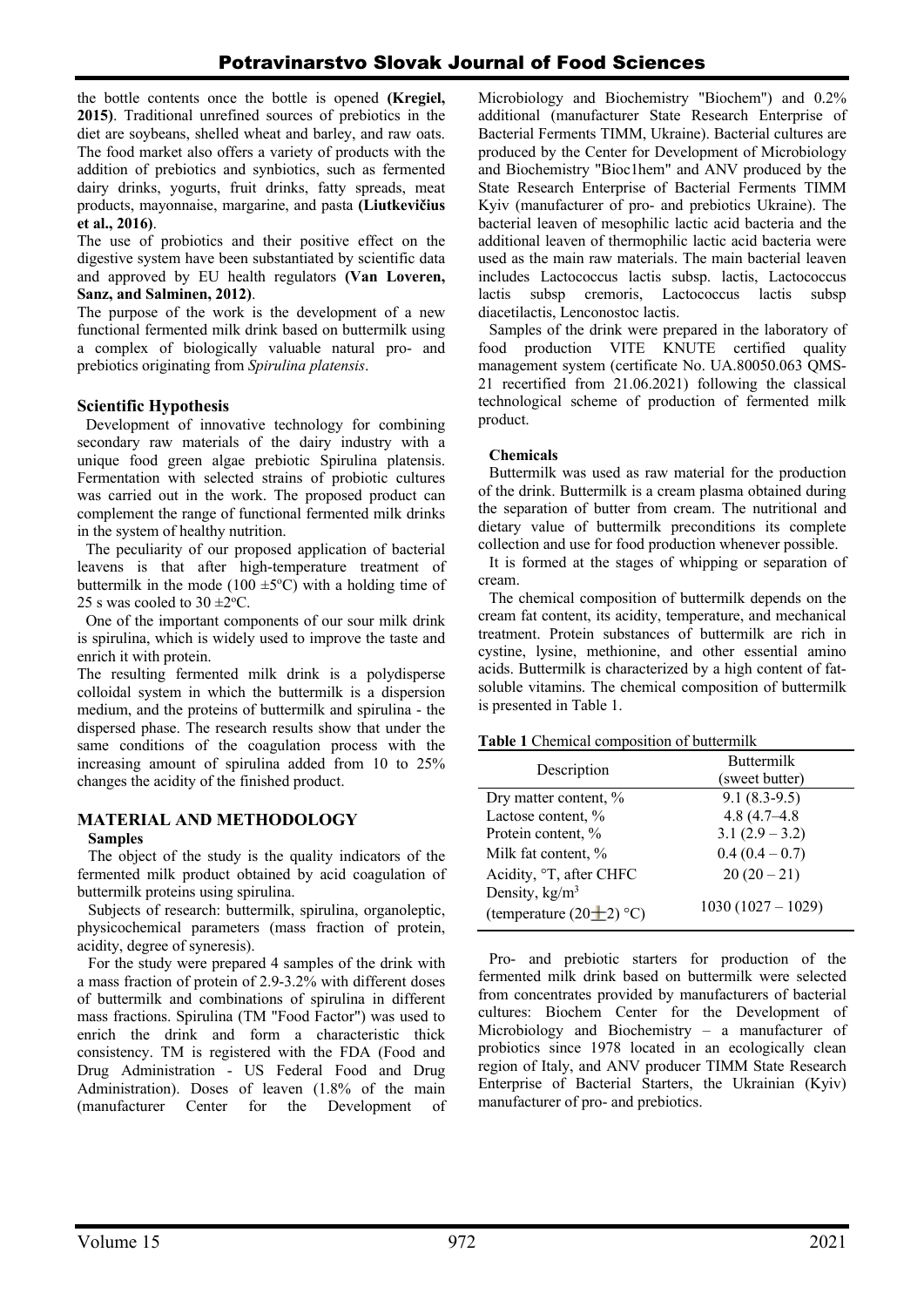# Potravinarstvo Slovak Journal of Food Sciences

| Starter name  | Manufacturing company                    | Starter content            | Starter type                    |
|---------------|------------------------------------------|----------------------------|---------------------------------|
| Basic complex | Biochem Center for the Development of    | Lactococcus lactis subsp.  | Gout-Foud - diplococci,         |
|               | Microbiology and Biochemistry.           | lactis, Lactococcus lactis | chains of cocci of              |
|               | Department of Biochemistry of            | subsp Lactococcus lactis   | different length                |
|               | Microorganisms Institute of Microbiology | subsp diacetilactis,       |                                 |
|               | and Virology. D.K. Zabolotny NAS of      | Lenconostoc lactis         |                                 |
|               | Ukraine, Kyiv, Ukraine.                  |                            |                                 |
| Additional    | TIMM State Research<br>Enterprise of     | Lactobacillus              | $\text{ANV}$ – cocci, sticks of |
|               | Bacterial Ferments TIMM, Kyiv, Ukraine.  | acidophilus (inviscid      | different length                |
|               | www.ddpdz.com.ua                         | medium)                    |                                 |
|               |                                          |                            |                                 |

**Table 2** Characteristics of lactobacilli used in the work

Bacterial starter of mesophilic lactic acid bacteria was used as the main raw material, while thermophilic lactic acid bacteria were used as the additional one.

#### **Animals and Biological Material:**

The main bacterial starter included *Lactococcus lactis subsp. lactis, Lactococcus lactis subsp cremoris, Lactococcus lactis subsp diacetilactis,* and *Lenconostoc lactis.*

The description of lactobacilli starters is presented in Table 2.

One of the unique natural food sources is spirulina, a blue-green microalgae *Spirulina platensis*, which can be successfully used in everyday diet as a source of biologically valuable components. Spirulina is a product with a high concentration of protein (65 - 72%) by weight of algae. Algae contain several essential amino acids. Carbohydrates containing in the amount of 10-15% of the total spirulina weight are well digested and do not exert a negative effect on the pancreas. Spirulina contains almost all vitamins but C and D. It is the richest known source of vitamins A, B12, E, and F. Spirulina has five times more iron than brewer's yeast or dill. The algae contain trace elements featuring antioxidant activity, such as selenium, manganese, zinc, copper, iron, and chromium.

Spirulina is one of the richest sources of carotenoids. It contains about ten different types of carotenoids, including alpha-, beta- and gamma-carotenoids, half of the yellow xanthophylls.

Spirulina contains an average of 40-150 times more B vitamins (B1, B2, B3, B5, B6, B9, B12) than milk, cheese, meat, eggs, and butter.

The chemical composition of spirulina suggests the possibility of producing a wide range of prophylactic dairy products of various forms. This trend in the production of combined dairy products is promising and socially significant. According to marketing research, people choose dairy products containing plant components being guided by three criteria - taste, health, and culture. Once these criteria are met, the foods are considered fit for the main diet. And of course, they must be safe, meet the demand of essential nutrients, as well as contain biologically active components exerting a preventive effect on the human body **(Lange еt al., 2020)**.

Producer:

United States Pharmacopeia (USP) Reference Standard (Sigma Aldrich).

This product is provided as delivered and specified by the issuing Pharmacopoeia. All information provided in support of this product, including MSDS and any product information leaflets, have been developed and issued under the Authority of the issuing Pharmacopoeia.

For further information and support please go to the website of the issuing Pharmacopoeia.

#### **Instruments**

The peculiarity of the introduction of bacterial leavens is that after high-temperature treatment of buttermilk in the mode (100  $\pm$ 5) oC with a holding time of 25 s and cooled to  $30 \pm 2$  oC. The sourdough was prepared on chilled milk, stirred for 5 min to evenly distribute the components of the sourdough cultures **(Semko, Vlasenko and Palamarchuk, 2020)**. Made a different ratio of basic and additional leaven: 1.8% of the main and 0.2% of the additional. Fermentation was performed to a titratable acidity of at least 75-80  $\textdegree T$  (pH = 4.7). Then added fresh-frozen spirulina (1up = 20 grams) (1 sample-10g, 2 sample-15g, 3sample  $-20g$ ,  $4-25g$ ). Samples of sour milk drink were cooled and stored in a refrigerator at a temperature of  $(4 \pm 2)$  ° C for at least 8 days. After these technological operations, tests were performed. Mixing was performed with a mixer.

 Pasteurization of buttermilk in a cheese boiler brand FJ 15 (Figure 1). Samples of the mixture No. 1, 2, 3 and 4.

The acidity of the fermented milk drink expressed in degrees Turner (ºT), and determined by the titrimetric method.

To modify the method of acid coagulation and rationalize the dose of spirulina, a range from 5% to 25% was determined with a step of variation of 5.

Functional and technological characteristics - acidity, the degree of syneresis was determined in the laboratory of VITE. Acidity was determined on a Bunsen apparatus (Figure 1). The titrated acidity of the fermented milk mixture was determined according to GOST 3624-92 and measured in degrees Turner (ºT). Turner degrees mean the number of millimeters of alkali solution 0.1 mol⋅dm<sup>3</sup> spent on neutralizing the concentrate **(Grek et al., 2015)**. The mass fraction of buttermilk protein was determined on an Ecomilk Bond milk analyzer (determination time – 120 sec with printer).

#### **Laboratory Methods**

Biochemical and physicochemical parameters of buttermilk as raw material and semi-finished products in the process of manufacture of fermented milk drink were studied by conventional methods of analysis set out in the relevant standards and guidelines for microbiological and technical-and-chemical control of fermented milk, as well as methods described in special literature.

The research methods are presented in Table 3.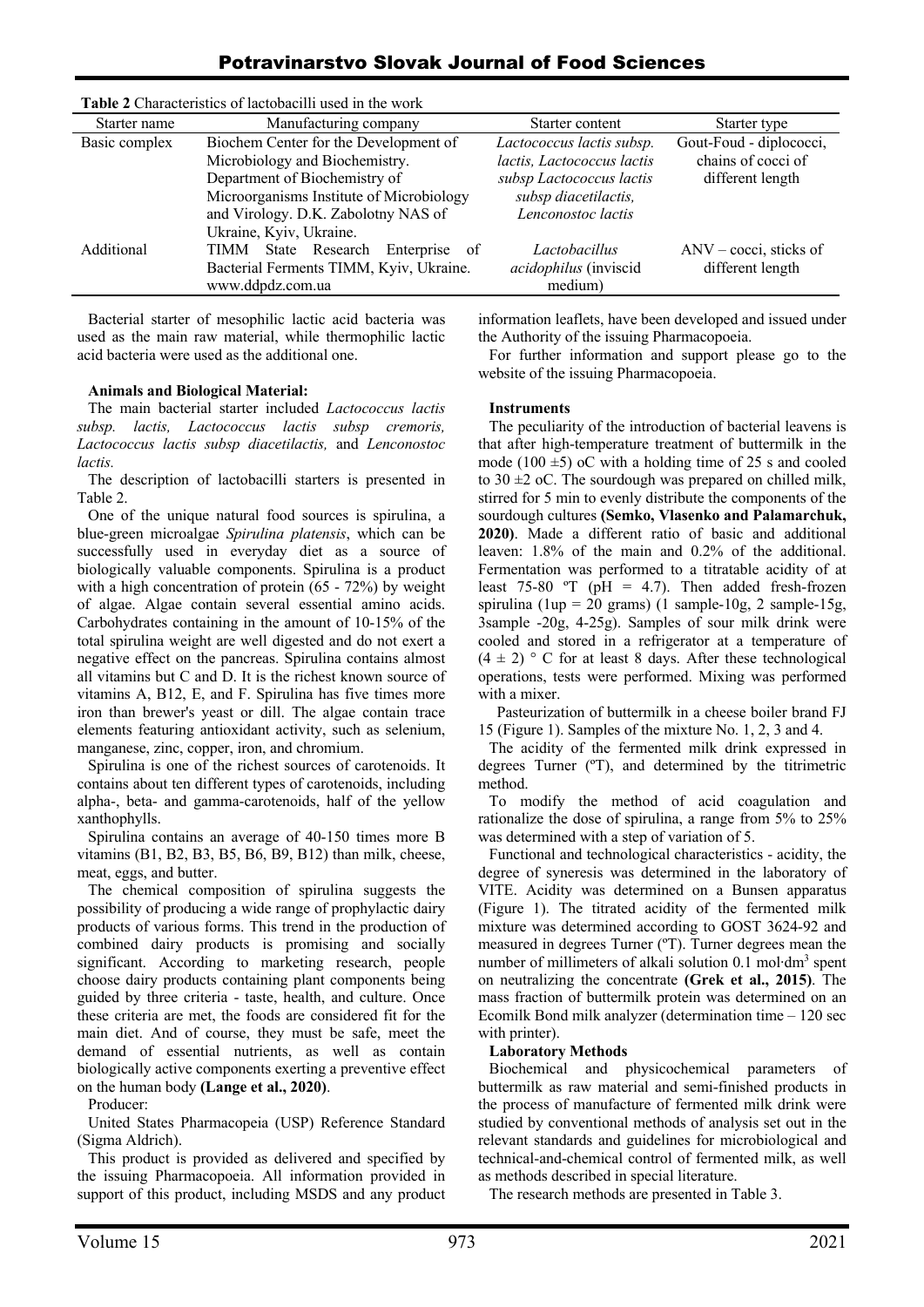

**Figure 1** Mini pasteurizer cheese factory FJ 15.



**Figure 2** Apparatus for Bunsen titration.

# **Table 3** Research methods.



**Figure 3** "Ecomilk Bond" to determine in buttermilk and drinks.



**Figure 4** Laboratory centrifuge "Orbit".

| <b>Table 5</b> Research memods.       |                                                                                            |
|---------------------------------------|--------------------------------------------------------------------------------------------|
| <b>Description</b>                    | The principle of the research method                                                       |
| Raw buttermilk sampling and           | According to GOST 26809-86                                                                 |
| preparation for tests                 |                                                                                            |
| Mass fraction of fat, %               | Gerber acid centrifugation method and "Ekomilk Bond" milk analyzer                         |
|                                       | according to GOST 5867-90                                                                  |
| Mass fraction of protein, %           | Using a milk analyzer "Ekomilk Bond" according to GOST 2579-90 i GOST                      |
|                                       | 23327-78                                                                                   |
| Active acidity (pH), (units)          | Potentiometric method according to GOST 26781-85                                           |
| Titrated acidity, °T                  | Titrometric method according to GOST 3624-92                                               |
| Density, $g/cm^3$                     | Areometric method according to GOST 3625-84                                                |
| Milk purity grade, group              | Filtering                                                                                  |
| Sampling for microbiological tests    | According to GOST 26668-85                                                                 |
| The amount of acidophilic bacillus,   | By the method of limiting dilution of sterile skim milk at a temperature of $43^{\circ}$ C |
| $\frac{0}{0}$                         |                                                                                            |
| NMAFAnM, CFU/sm <sup>3</sup>          | According to GOST 9225-84 and GOST 10444.12-88                                             |
| Mass fraction of nitrogenous          | By Kjeldahl method modified by ASRIBCM                                                     |
| compounds in the fermented milk       |                                                                                            |
| product, %                            |                                                                                            |
| The composition of free amino         | Using amino analyzer Bio-Tronik LC 2000 following treatment with a solution                |
| acids, $%$                            | of sulfosalicylic acid                                                                     |
| Fractional composition of proteins in | Polyacrylamide gel electrophoresis method (Lemley method modified by                       |
| the fermented milk product, %         | introduction of urea gel)                                                                  |
|                                       |                                                                                            |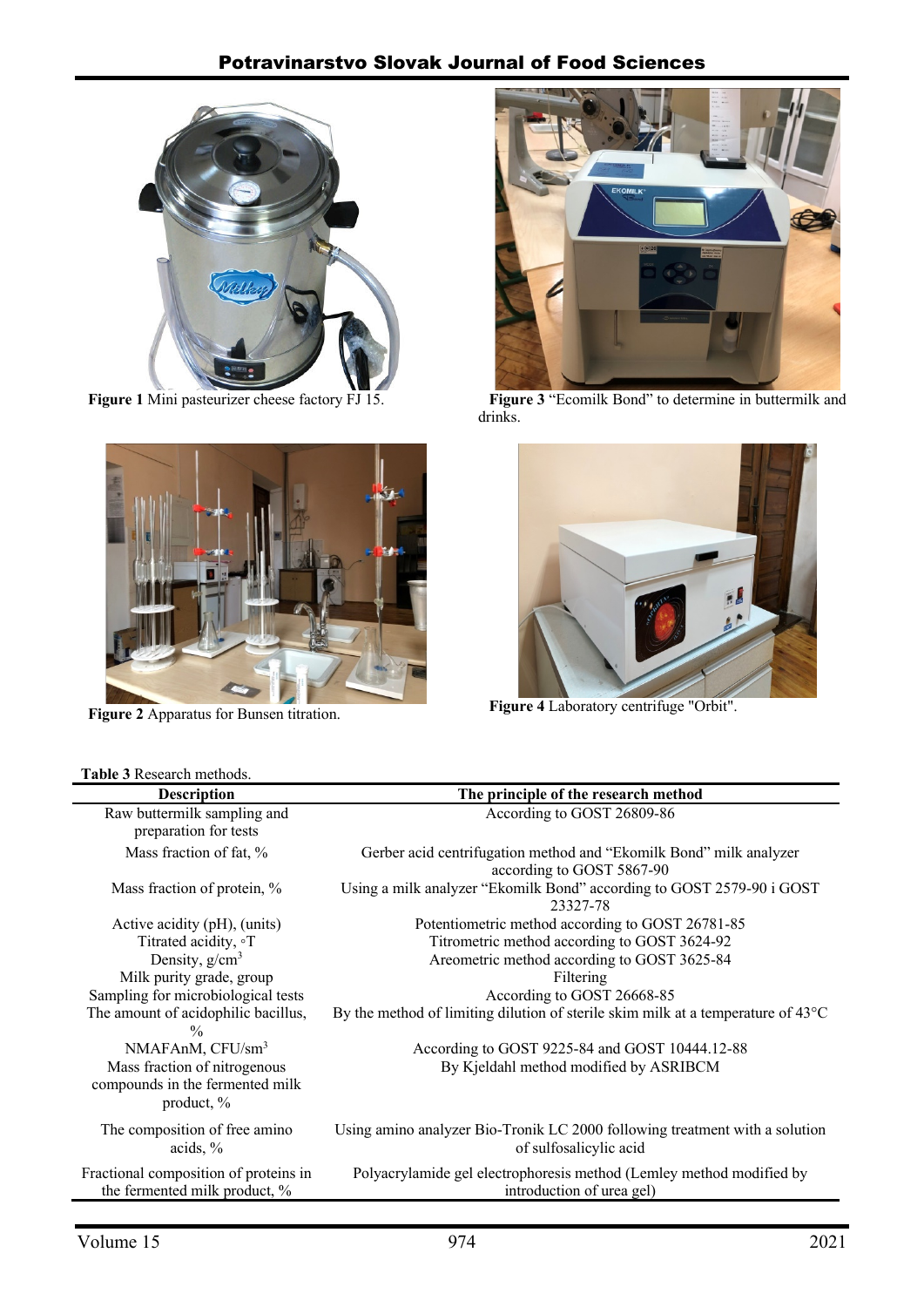# Potravinarstvo Slovak Journal of Food Sciences

**Table 4** The model food composition of the drink, kg.

| <b>Description</b>                                 |       | <b>Receipts</b> |       |       |
|----------------------------------------------------|-------|-----------------|-------|-------|
|                                                    | No. 1 | <b>No. 2</b>    | No. 3 | No. 4 |
| Buttermilk                                         | 920.0 | 910.0           | 900.0 | 890   |
| Sugar                                              | 50.0  | 55.0            | 60.0  | 65    |
| Spirulina                                          | 10.0  | 15.0            | 20.0  | 25    |
| Starter $(1.8\%$ - basic and $0.2\%$ - additional) | 20.0  | 20.0            | 20.0  | 20,0  |
| Finisher product output                            | 1000  | 1000            | 1000  | 1000  |

**Table 5** Organoleptic properties of the fermented milk drink enriched with pro- and prebiotic cultures.

| <b>Description</b>               | <b>Model product</b>                                                         |                                                       |                                                        |                                                          |  |
|----------------------------------|------------------------------------------------------------------------------|-------------------------------------------------------|--------------------------------------------------------|----------------------------------------------------------|--|
|                                  | <b>No. 1</b>                                                                 | No. 2                                                 | No. 3                                                  | No. 4                                                    |  |
| 1. Appearance and<br>consistency | Uniform thickening                                                           | Uniform thickening,<br>minor buttermilk<br>separation | Uniform thickening,<br>granular consistency            | Heterogeneous clot<br>with separation of<br>serum drops  |  |
| 2. Taste and odor                | Pleasant well-<br>expressed sour milk,<br>without foreign taste<br>and smell | Sour milk, without<br>foreign taste and<br>smell      | Specific sour milk,<br>some foreign taste<br>and smell | The specific sour-<br>milk has a foreign<br>herbal taste |  |
| 3. Color                         |                                                                              | White, greenish tinge                                 |                                                        | Greenish-gray with<br>spirulina                          |  |

# **Description of the Experiment**

**Sample preparation:**

While developing the recipe, we set the fo following tasks: to study the technological properties of spirulina intended for the manufacture of fermented milk drinks based on buttermilk; to develop the recipe and technological scheme for the manufacture of finished products; to choose the ratio of microorganisms that would enhance the taste of the product; to study the organoleptic, physical-and-chemical, microbiological properties of the fermented milk drink [8].

The model food composition of the drink is presented in Table 4.

The next stage of the study was to create a technological scheme presented in Figure 5.

The degree of syneresis was not more than  $15 \text{ cm}^3$  per 100 g of product, and not less than 10 points in the organoleptic evaluation were achieved at different doses.

Therefore, as criteria for optimizing the prescription composition of sour milk drink used characteristics:

- degree of syneresis  $(C, cm<sup>3</sup> / 100 g)$ ;

-acidity of the product (Degrees T);

- organoleptic parameters (OP, points).

Limit indicators of criteria are characteristic of the control sample:

- degree of syneresis - no more than  $15 \text{ cm}^3 / 100 \text{ g}$ ;

- acidity - not more than 100

*Buttermilk quality assessment (acidity, °Т – 1027-1029; density, kg/m3 – 1027-1029; dry matter content, % – 8.3-9.5)* 

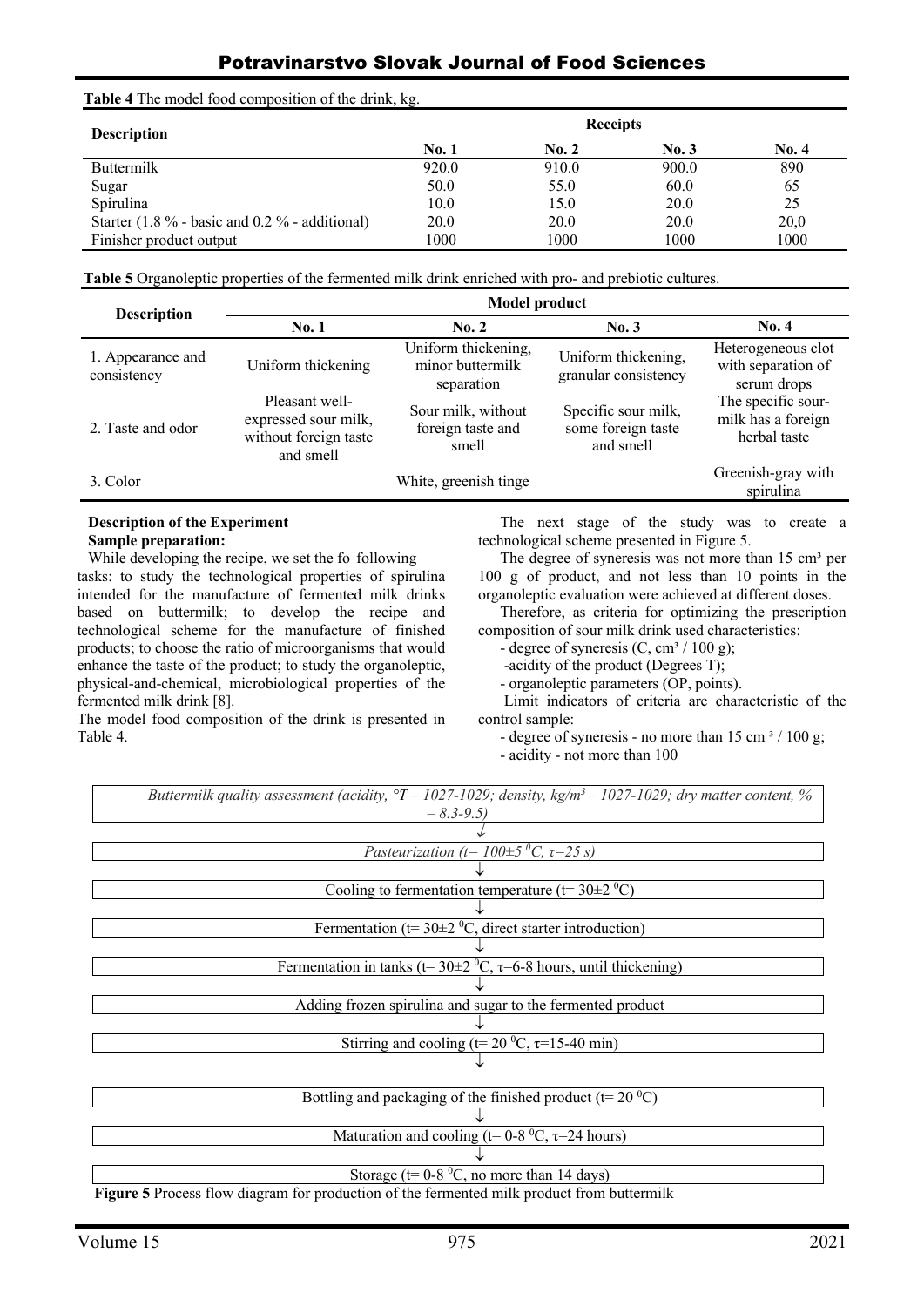- organoleptic indicators - from 0 to 10 points.

Independent variables determine the mass fraction of buttermilk fat  $(F, \%)$  in the range from 0 to 3% and the mass fraction of spirulina application  $(C, \%)$  in the range from 0 to 40 g.

### **Number of samples analyzed:**

As a result of the study, three model products were obtained.

Table 5 contains the results of the organoleptic study of finished product enriched with prebiotic *Spirulina platensis* and probiotic (basic – *Lactococcus lactis subsp. lactis, Lactococcus lactis subsp cremoris, Lactococcus lactis subsp diacetilactis, Lenconostoc lactis;* additional *– Lactobacillus acidophilus).*

Organoleptic characteristics of the drink were determined on a 10-point scale in accordance with the requirements of table. 1.

### **Statistical analysis**

Mathematical modeling is used in the work. The experiment was repeated three times and mathematically processed using Microsoft Exel 2007 indicators: acidity, degree of syneresis, organoleptic characteristics **(Kolyanovska et al., 2019)**.

The research was performed according to the matrix of experimental planning in accordance with the plan of small factorial experiment SFE-2<sup>4-1</sup>.

The experiments were performed in triplicate. When processing the experimental data, a statistically significant indicator was considered to be the value ( $n = 3$ ,  $p \ge 0.05$ ).

# **RESULTS AND DISCUSSION**

The authors developed a functional sour milk drink **(Bultosa, 2016)**. The expediency and relevance of the use of secondary raw materials for the production of oil using specialized strains of the microorganism in the production of food products with a functional focus are described. **(Bal'-Prilipko et al., 2016)**.

We present the development **(Guneser, Hosoglu, Guneser and Yuceer, 2020)** of a new functional sour milk drink from buttermilk with the use of natural pro- and prebiotics - with a biologically valuable complex *Spirulina platensis* **(Kavimandan, 2015)**. The chemical composition of sour milk drink enriched with pro- and prebiotic cultures was studied **(Fakhry et al., 2021)**. The main most common pro- and prebiotics, including strains, are specified Lactobacillus acidophilus, Lactobacillus casei subsp. casei, bifidobacterium SPP. (В. Adolescentis, В. animalis, B. bifidum, B. longum, B. breve) bacteria of starting cultures **(Katla, et al., 2001)**. Lactobacilli are used from several different sources **(Klein et al., 2000)** have broad antimicrobial activity. Lactobacilli were used as probiotics in experiments to make the drink. Experiments on the development of fermented milk product according to the approved quality management system ISO 9001 and the developed procedure for tasting the drink contain organoleptic characteristics and a score (from 1 to 10) **(Dal Bello, et al., 2017)**. To assess the basic chemical composition in the literature, different types of products were analyzed **(Hayaloglu et al., 2008)**. Our studies have shown that with increasing administration of spirulina, the acidity of the drink increases disproportionately. With a spirulina content of 10 to 20%, the acidity of the finished product is acceptable. At introduction - 25% acidity for 5 hours makes  $87 - 90$  °T that testifies to the overestimated acidity of a product. Using the MIR technique, the average fat content of the beverage, which is 0.4%, the content of dry nonfat milk residue - 8.0, the acidity of the beverage 75 – 87 ˚T **(Manuelian et al., 2017)**. Comparisons of proteolysis products obtained with different proteolytic drugs were studied **(Yukalo, Datsyshyn and Storozh, 2019)**. The results of the studies corresponded to the chemical parameters for determining the degree of syneresis  $(C, cm<sup>3</sup>/100 g)$ ; product acidity (degrees T) and organoleptic parameters (OP, points) **(Madalozzo, Sauer and Nagata, 2015)**. Samples No. 1, 2 and 3 in the work **(Breus et al., 2019)** similar in characteristics and meet the requirements for fermented milk drinks. The composition of buttermilk shows that its use for the production of fermented milk drinks is relevant. In this context, the problem of full and rational use of buttermilk is considered relevant **(Manuelian et al., 2017)**. For the manufacture of sour milk drink **(Polischuk et al., 2020)** the degree of syneresis (serum isolation from the beverage clot) was investigated by centrifugation using a laboratory centrifuge Orbita (Ukraine). Rotation speed 1000 rpm, centrifuge tubes with a volume of  $25 \text{ cm}^3$  for  $5 - 25 \text{ min}$  and in terms of serum volume in cm3 per 100 g of product **(Lange et al., 2020)**.

The synergistic properties of beverage clots were evaluated by the amount of whey released during protein coagulation **(Atallaha, Morsyb and Gemiela, 2020)**. The dependence of the syneretic properties of buttermilk on the density of the clot and the duration of centrifugation of sour milk drink was determined. Analyzing the obtained data, it should be noted that the glossy clot with spirulina impairs the syneretic properties of the clot. After centrifugation for  $5 - 25$  min rennet clots obtained from buttermilk, which underwent two-stage pasteurization at different doses of spirulina, the amount of serum for centrifugation was: variant 1 sample - 77%, 2 samples - 74%, 3 samples - 71%, 4- sample - 68%. The lowest amount of serum was obtained in the sample with the highest dose of spirulina-25 **(Patel et al., 2019)**. In the fourth sample, it was noted that the appearance and consistency have a heterogeneous structure, a clot with the release of serum drops, the taste and smell of grassy, greenish-gray color with spirulina. The overall score of the fourth sample is overestimated. Due to the deterioration of organoleptic parameters, the study of sample №4 was stopped.

Food manufacturers around the world are tasked with improving the quality, biological value, safety, taste, and range of certain foods, including functional foods **(Türkmen, Akal and Ozer, 2019)**. Therefore, the development of the latest technologies for the production of fermented milk drinks based on buttermilk, suitable for all functional groups using the natural prebiotic spirulina, is considered a very promising task **(Bultosa, 2016)**. In particular, on the basis of dairy products you can produce a wide range of health, medical and dietary products.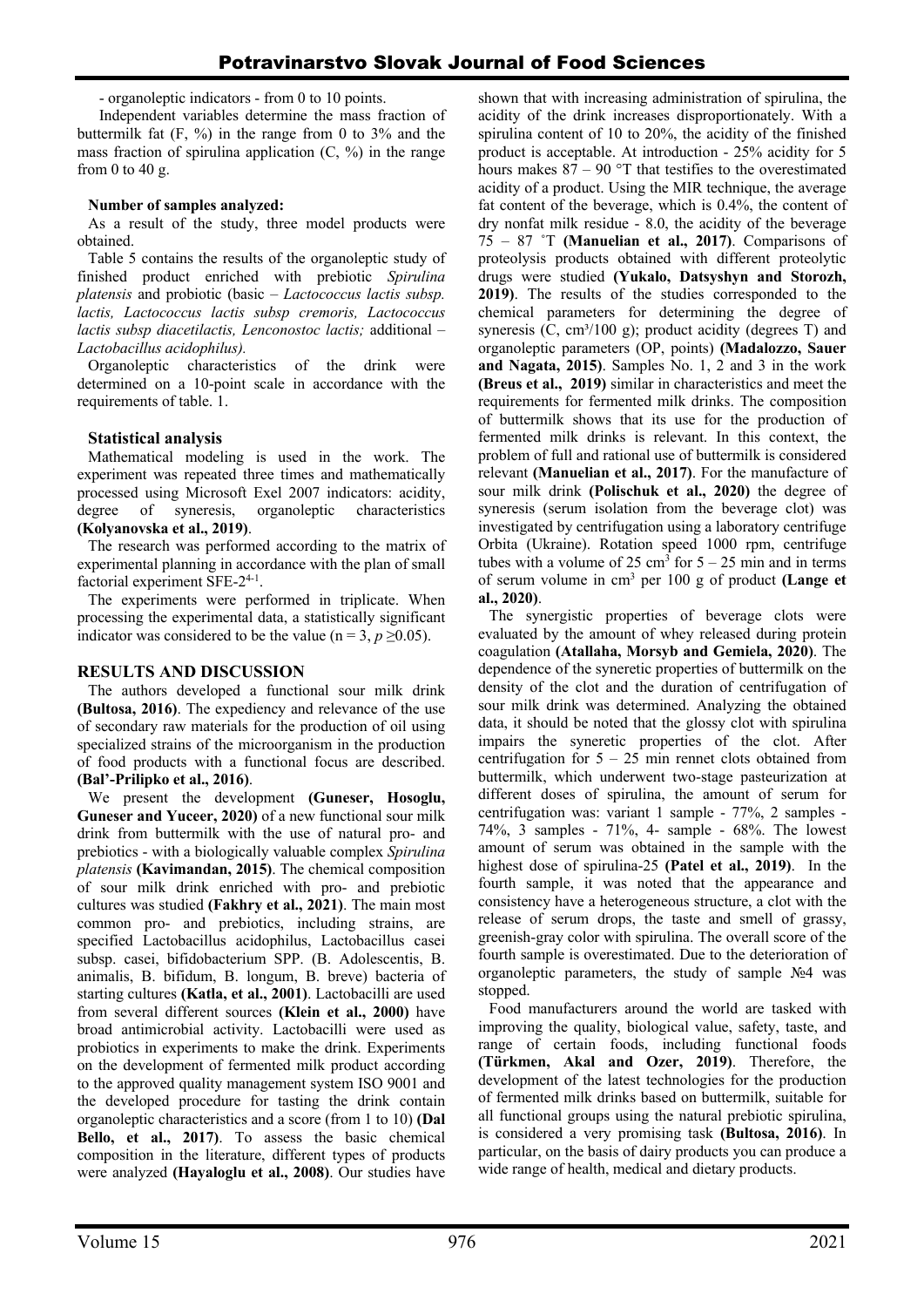**Table 6** Chemical composition of the fermented milk drink enriched with pro- and prebiotic cultures.

| Description                  | Model product |       |       |       |
|------------------------------|---------------|-------|-------|-------|
|                              | No. :         | No. 2 | No. 3 | No. 4 |
| Fat content, %               | U.4           | 0.4   | 0.4   | 0.4   |
| The content of dry skim milk | 8.0           | 8.0   | 8.0   | 8.0   |
| residue, $\%$                |               |       |       |       |
| Acidity, <sup>°</sup> T      | 75.           |       | 80    |       |
| Temperature, <sup>°</sup> C  |               |       |       |       |

**Table 7** Microbiological properties of fermented milk drink enriched with pro- and prebiotic cultures.

| Description                                                                                           | Model product |              |              |  |
|-------------------------------------------------------------------------------------------------------|---------------|--------------|--------------|--|
|                                                                                                       | No.1          | No. 2        | No. 3        |  |
| Escherichia<br>coli<br>bacteria<br>(coliforms), per $0.1 \text{ cm}^3$ of the<br>fermented milk drink |               | Not found    |              |  |
| Molds, CFU per $1 \text{ cm}^3$                                                                       |               | Not found    |              |  |
| microorganisms,<br>Pathogenic<br>including Salmonella bacteria,<br>per $25 \text{ cm}^3$              |               | Not found    |              |  |
| The number of viable lactic acid<br>bacteria, CFU per 1 cm <sup>3</sup>                               | $1.0x10^{7}$  | $1.0x10^{7}$ | $1.0x10^{7}$ |  |

Note: Having analyzed the resulted organoleptic, physical-chemical and microbiological parameters, we found model product No.1 the best one.

**Table 8** Recipes for sour milk drink with different doses of spirulina.

| Name of the component                                       | Recipes |       |       |       |
|-------------------------------------------------------------|---------|-------|-------|-------|
|                                                             | No. 1   | No. 2 | No. 3 | No. 4 |
| buttermilk                                                  | 920,0   | 910,0 | 900,0 | 895   |
| Sugar                                                       | 50,0    | 55,0  | 60,0  | 60,0  |
| Spirulina                                                   | 10,0    | 15,0  | 20,0  | 25    |
| Sourdought (1.8% of the main and<br>0.2% of the additional) | 20,0    | 20,0  | 20,0  | 20,0  |
| The yield of the finished product                           | 1000    | 1000  | 1000  | 1000  |

**Table 9** Estimation of quality of samples of drink on organoleptic indicators (the maximum possible points are specified).

| Indicator                                     | Characteristics                                                                                                                                 |
|-----------------------------------------------|-------------------------------------------------------------------------------------------------------------------------------------------------|
| Consistency, appearance (3 points)            | Homogeneous, tender, with a broken clot, moderately dense, without gas<br>formation, with the replacement of the included threads of spirulina. |
| Taste and smell (6 points)<br>Color (1 point) | Pure, sour milk, with a taste of green algae-spirulina, odorless.<br>Green, for fermented milk drink caused by spirulina                        |

Therefore, research related to the processing of buttermilk and the search for alternative ways to use it as a raw material for the production of fermented milk drinks, supplemented with prebiotics, deserves to be introduced into production.

In our work, we present a recipe for a sour milk drink based on buttermilk and spirulina **(Atallaha, Morsyb and Gemiela, 2020)**. We have developed a recipe for a functional milk drink based on buttermilk enriched with prebiotic spirulina **(Leiss et al., 2008)**, can be used by dairy companies **(Guneser et al., 2001)**.

Table 6 contains the chemical composition of the fermented milk drink enriched with pro- and prebiotic cultures.

Table 7 contains microbiological properties of fermented milk drink enriched with pro- and prebiotic cultures.

The degree of syneresis (serum isolation from the beverage clot) was studied by centrifugation using a laboratory centrifuge Orbita (Ukraine). Rotation speed 1000 rpm, centrifuge tubes with a volume of  $25 \text{ cm}^3$  for  $5 - 25$  min and in terms of serum volume in cm<sup>3</sup> per 100 g of product.

The synergistic properties of the beverage clots were evaluated by the amount of serum released during protein coagulation. The dependence of the syneretic properties of the fermented milk clot on the density of the clot and the duration of centrifugation of the fermented milk drink is shown in Figure 6. Analyzing the data obtained, it should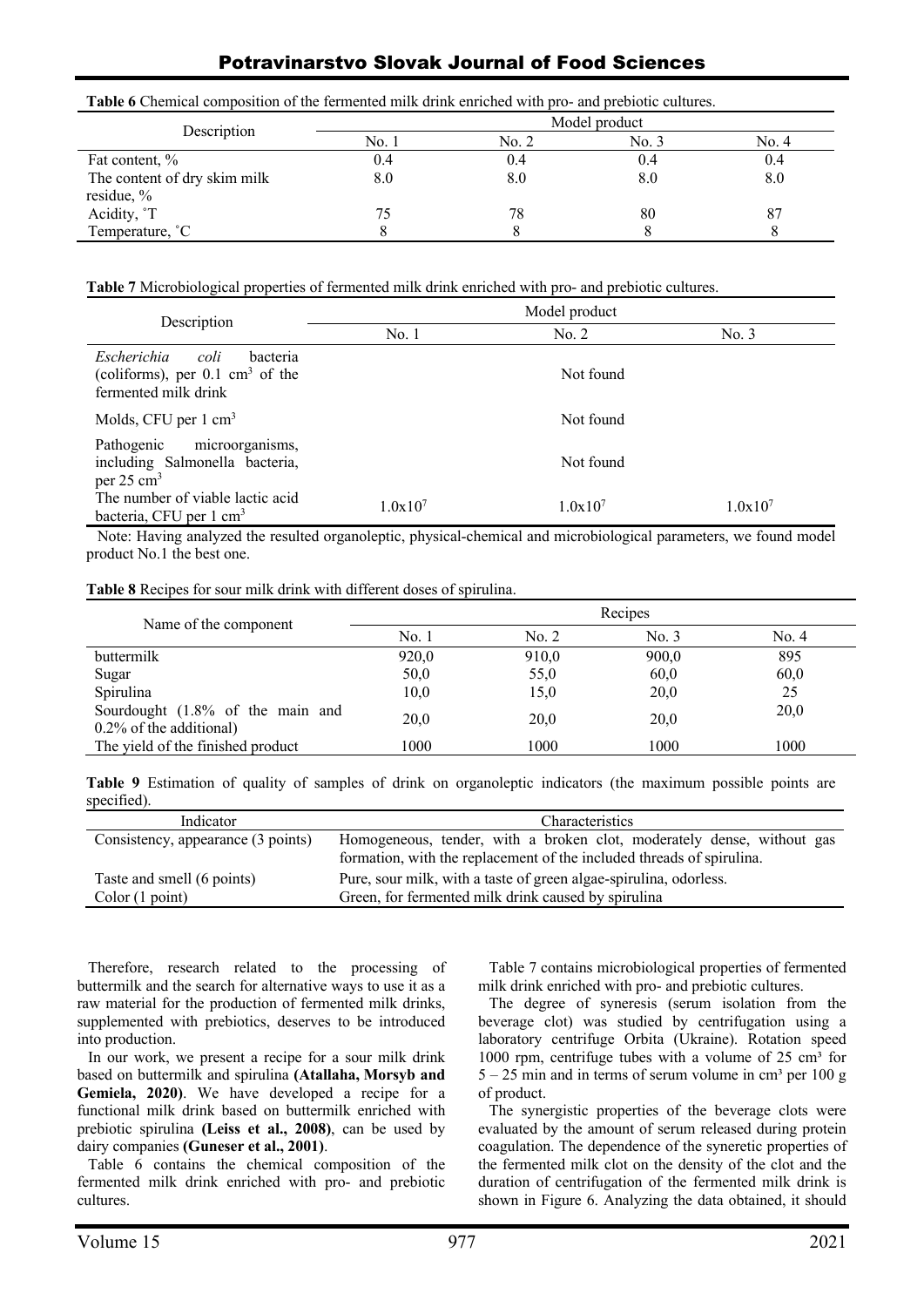

**Figure 7** Dynamics of change in acidity of buttermilk with spirulina.



**Figure 8** Comparison of organoleptic characteristics of samples.

be noted that a loose clot with spirulina impairs the syneretic properties of the clot. After centrifugation for 5- 25 min rennet clots obtained from buttermilk, which underwent 2-stage pasteurization at different doses of spirulina, the amount of centrifugation serum was: option 1 sample - 77%, 2 sample - 74%, 3 sample - 71%, 4 sample-68%. The lowest amount of serum was obtained in the sample with the highest dose of spirulina-25.

Studies show that with the increasing introduction of spirulina, the acidity of the drink increases disproportionately (Figure 7). When the content of spirulina is from 10 to 20%, the acidity of the finished product is acceptable. At introduction - 25% acidity in 5 hours makes 87-90 °T that indicates the overestimated acidity of a product.

According to the approved quality management system ISO 9001, we created a tasting commission, which conducted a point evaluation (from 1 to 10) of the developed sour milk drink (Fig. 8). Samples No. 1, 2 and 3 are similar in characteristics and meet the requirements for fermented milk drinks. In the fourth sample it was noted that the appearance and consistency have a heterogeneous structure, a clot with the release of serum drops, the taste and smell are herbaceous, greenish-gray color with spirulina. The overall score of the fourth sample is inflated. Due to the deterioration of organoleptic parameters, the study of sample №4 was suspended.

Food producers around the world are challenged with the task of improving the quality, biological value, safety, taste, and the assortment of certain types of food, including functional products.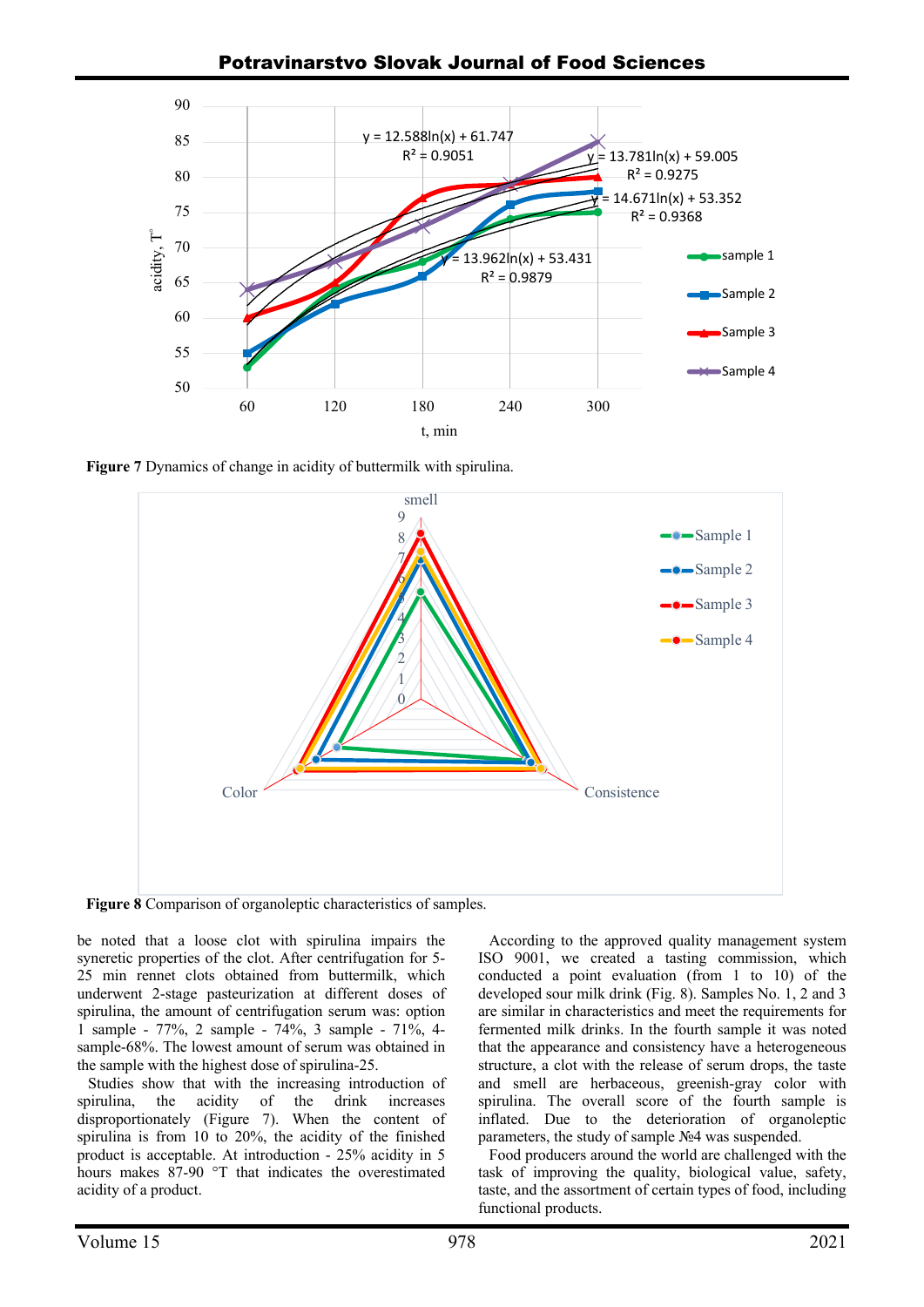Analysis of buttermilk processing technologies shows that its use for the production of sour milk drinks is relevant. In this context, the problem of full and rational use of buttermilk is considered topical. Therefore, the development of the latest techniques for the manufacture of fermented milk drinks based on buttermilk suitable for all functional population groups using natural prebiotic spirulina is considered quite a promising task. In particular, it is possible to produce a wide range of health, medical and dietary products based on dairy products.

Having analyzed buttermilk processing techniques, we concluded that the issue of full and rational use of the material is still actual. Therefore, the study related to the processing of buttermilk and the search for alternative ways of using it as a raw material for the manufacture of fermented milk drinks supplemented with prebiotics is worth the whistle.

The recipe of fermented milk drink developed by us based on buttermilk enriched with prebiotic spirulina can be used by dairy establishments.

Table 10 contains the recipe of the fermented milk drink based on buttermilk.

**Table 10** – The recipe of the fermented milk drink based on buttermilk enriched with pro- and prebiotic cultures

| Description       | Used raw material, kg |
|-------------------|-----------------------|
| <b>Buttermilk</b> | 920.0                 |
| Granulated sugar  | 50                    |
| <b>Starter</b>    | 20.0                  |
| Spirulina         | 10                    |
| Total             |                       |

The research results have shown that the subject drink is characterized by improved nutritional value and fit for human consumption.

# **CONCLUSION**

Functional dairy products are the main suppliers of probiotic microorganisms, help to restore the microflora of the human gastrointestinal tract. Strains of bifidobacteria and certain species of lactobacilli, such as *Lactobacillus acidophilus, Lactobacillus casei subsp. casei, Bifidobacterium* spp. (*B. adolescentis, B. animalis, B. bifidum, B. longum, B. breve*), belong to probiotic cultures. The peculiarity of our proposed application of bacterial leavens is that after high-temperature treatment of buttermilk in the mode (100  $\pm$ 5 °C) with a holding time of 25 s was cooled to  $30 \pm 2$  °C.

One of the important components of our sour milk drink is spirulina, which is widely used to improve the taste and enrich it with protein. We have developed an innovative technology for combining the unique food green algae Spirulina platensis with secondary raw materials fermented by selected strains of probiotic crops. Experimental studies have shown that a loose clot with spirulina impairs the syneretic properties of the clot, as evidenced by centrifugation for 5 – 25 min clots obtained from buttermilk, which has undergone 2-stage pasteurization. The lowest amount of whey was obtained in the sample with the highest dose of spirulina  $-25$ . The optimal ratios of components (buttermilk, sourdough, sugar and spirulina) for the preparation of the food composition were determined. The parameters of the technological process of product preparation are established (fermentation in tanks  $t = 30 \pm 2$ °C,  $\tau = 6 - 8$  h before clot formation).

The resulting fermented milk drink is a polydisperse colloidal system in which the buttermilk is a dispersion medium, and the proteins of buttermilk and spirulina are the dispersed phase. The results showed that under the same conditions of the coagulation process with increasing amount of spirulina added from 10 to 25% changes the acidity of the finished product. According to research, in our opinion, the most rational is the content of spirulina 10% for all defined indicators.

In the innovative development of the dairy industry, the technology of products using the plant extract of spirulina will be a new direction of enrichment of traditional fermented milk drinks to expand the range of functional products. The developed product can take the place of a functional sour milk drink in the system of healthy nutrition of the population.

The proposed technology for the production of sour milk drink from buttermilk and spirulina content allows to obtain a drink with improved technological properties and increased biological value.

# **REFERENCES**

Al‐Sherajiae, S. H., Amin, I., Mohd, M. Y., Shuhaimi, M., Rokiah, M. Y., Fouad, A. H. 2013. Prebiotics as functional foods. *Journal of Functional Foods*, vol. 5, no. 4, р. 1542-1553. https://doi.org/10.1016/j.jff.2013.08.009

Atallah A Atallaha, Osama M Morsyb, and Dalia G Gemiela. 2020. Characterization of functional low-fat yogurt enriched with whey protein concentrate, Cacaseinate and spirulina. *International Journal of Food Properties,* vol. 23, Issue 1, p. 1678-1691. https://doi.org/10.1080/10942912.2020.1823409

Bal'-Prilipko, L. V, Patyka, N. V., Leonova, B. I., Starkova, E. R., Brona, A. I. 2016. Trends, achievements and prospects of biotechnology in the food industry. *Microbiological Journal*, vol. 78, no. 3, р. 99-111. https://doi.org/10.15407/microbiolj78.03.099

Bultosa G. 2016. Functional Foods: Dietary Fibers, Prebiotics, Probiotics, and Synbiotics. *Reference Module in Food Science,*. http://dx.doi.org/10.1016/B978-0-08- 100596-5.00245-6

Bultosa, G. 2016. Functional Foods: Overview. *Encyclopedia of Food Grains* (Second Edition), vol. 2, p. 1-10. https://doi.org/10.1016/B978-0-12-394437-5.00071- 1

Breus, N., Hrybkov, S., Polischuk, G., Seidykh, O. 2019. Development of Mathematical Apparatus of the expert system for modeling ice cream recipes with specified quality parameters. *Science and Inovation*, vol. 15, no. 5, p. 57-66. https://doi.org/10.15407/scine15.05.057

Clements, S. J., Carding, S. R. 2018. Diet, the intestinal microbiota, and immune health in aging. *Critical Reviews in Food Science and Nutrition*, vol. 4, no. 58, p. 651-661. https://doi.org/10.1080/10408398.2016.1211086

Dal Bello, B., Torri, L., Piochi, M., Bertolino, M., Zeppa, G. 2017. Fresh cheese as a vehicle for polyunsaturated fatty acids integration: effect on physicochemical, microbiological and sensory characteristics. *International Journal of Food Sciences and Nutrition*, vol.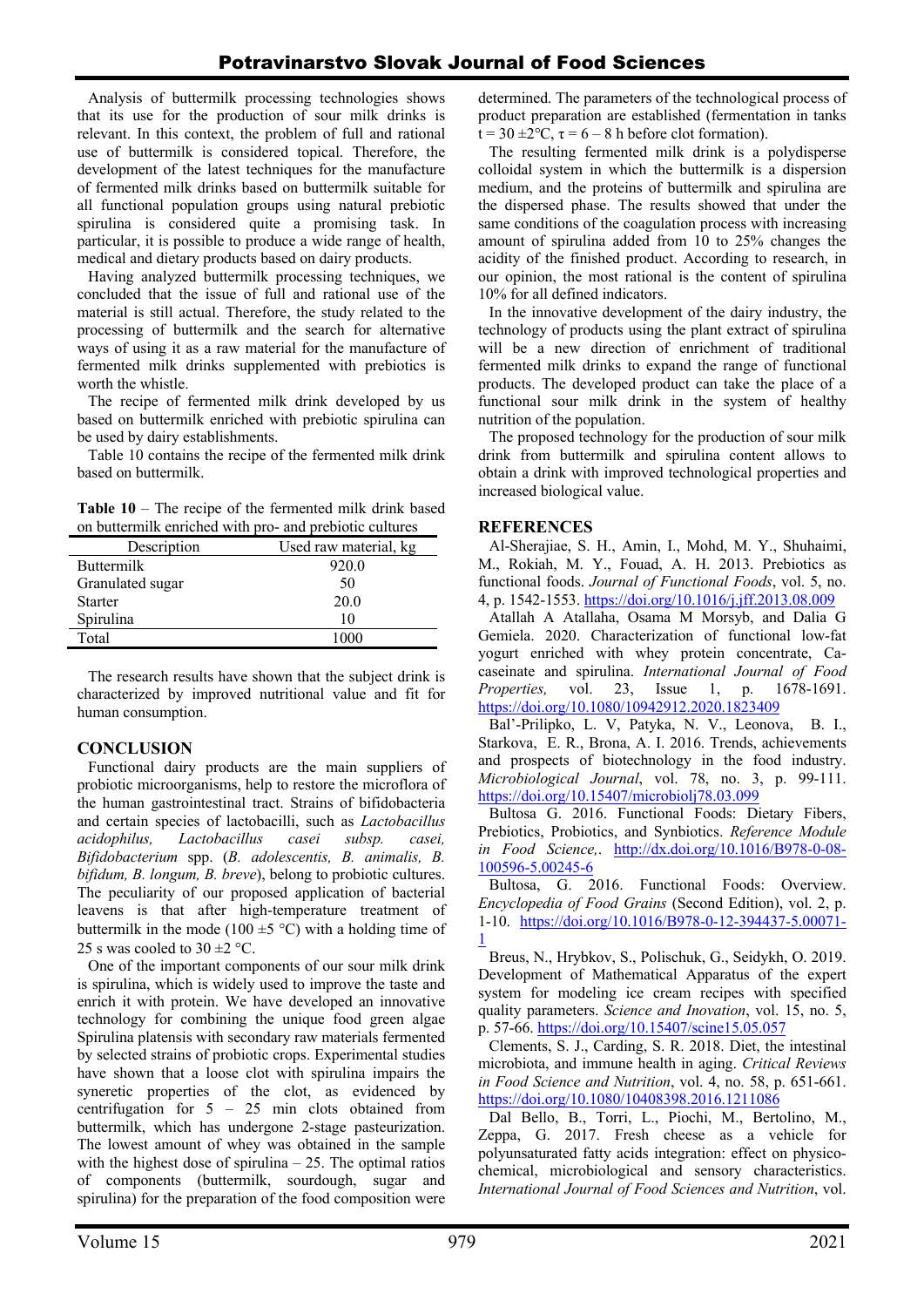68, no. 7, p. 1-11. https://doi.org/10.1080/09637486.2017.13018 91

Daliri E. B. M., Lee, B. H. 2015. Current Trends and Future Perspectives on Functional Foods and Nutraceuticals. In: Liong MT. (eds) *Beneficial Microorganisms in Food and Nutraceuticals. Microbiology Monographs*, vol. 27. Springer, Cham. https://doi.org/10.1007/978-3-319-23177-810

Gibson, G. R., Scott, K. P., Rastall, R. A., Tuohy, K. M., Hotchkiss, A., Dubert‐Ferrandon, A., Buddington, R. 2010. Dietary prebiotics: Current status and new definition. *Food Science and Technology Bulletin: Functional Foods*, vol. 7, no. 1, p. 1-19. https://doi.org/10.1616/1476-2137.15880

Gupta, V., Garg, R. 2009. Probiotic. *Indian Journal of Medical Microbiology*, vol. 27, no. 3, p. 202-209. https://doi.org/10.4103/0255-0857.53201

Hayaloglu, A. A., Brechany, E. Y., Deegan, K. C., McSweeney, P. L. H. 2008. CharacterIzatIon of the ChemIstry, BIochemIstry and VolatIle ProfIle of Kuflu Cheese, A Mould-RIpened VarIety, *LWT-Food ScIence and Technology*, vol. 41, no. 7, p. 1323-1334. https://doi.org/10.1016/j.lwt.2007.08.020

Kavimandan, A. 2015. Incorporation of Spirulina platensis into Probiotic Fermented Dairy Products. *International Journal of Dairy Science,* vol. 10, no. 1, p. 1- 11. https://doi.org/10.3923/ijds.2015.1.11

Katla, A. K., Kruse, H., Johnsen, G., Herikstad, H. 2001. Antimicrobial susceptibility of starter culture bacteria used in Norwegian dairy products. *International journal of food Microbiology.* Jul 20; vol. 67, no. 1-2, p. 147-52. https://doi.org/10.1016/s0168-1605(00)00522-5

Kolyanovska, L., Palamarchuk, I., Sukhenko, Y., Mussabekova, A., Bissarinov, B., Popiel, P., Mushtruk, M., Sukhenko, V., Vasuliev, V., Semko, T., Tyshchenko, L. 2019. Mathematical modeling of the extraction process of oil-containing raw materials with pulsed intensification of heat of mass transfer. In R. S. Romaniuk, A. Smolarz, & W. Wójcik (Eds.), *Optical Fibers and Their Applications*. SPIE. https://doi.org/10.1117/12.2522354

Klein, G., Hallmann, C., Casas, I. A., Abad, J., Louwers, J., Reuter, G. 2000. Exclusion of vanA, vanB and vanC type glycopeptide resistance in strains of Lactobacillus reuteri and Lactobacillus rhamnosus used as probiotics by polymerase chain reaction and hybridization methods. *Journal of Applied Microbiology*, vol. 89, no. 5, p. 815- 824. https://doi.org/10.1046/j.1365-2672.2000.01187.x

Kregiel, D. 2015. Health safety of soft drinks: Contents, containers, and microorganisms. *Biomedical Research*. 1- 15. https://doi.org/10.1155/2015/128697

Lange, I., Mleko, S., Tomczyńska-Mleko, M., Polischuk, G., Janas, P., Ozimek, L. 2020. Technology and factors influencing Greek-style yogurt – a Review. *Ukrainian Food Journal*, vol. 9, no. 1, p. 7-35. https://doi.org/10.24263/2304-974x-2020-9-1-3

Leiss, O., Lutz-Vorderbrügge, A., Clement, T., Börner, N., Gödderz, W. 2008. Präbiotika, probiotische Nahrungsmittel und Functional Food – diätetische Modulation der Darmflora. *Verdauungskrankheiten,* vol. 4, p. 161-170. ISBN: 0174-738X

Liutkevicius, A., Speiciene, V., Vaiciulyte-Funk, L., Miezeliene, A., Alencikiene, G., Abaravicius, A., Bagdonaite, L., Jablonskiene, V., Kaminskas, A. 2016. An Inulin-Enriched Soy Drink and Its Lowering Effect of Oxidized Low Density Lipoproteins in Healthy Volunteers. *Polish Journal of Food and Nutrition Sciences*, vol. 66, no. 1, p. 37-41. https://doi.org/10.1515/pjfns-2015-0056

Madalozzo, E. S., Sauer, E., Nagata, N. 2015. Determination of fat, protein and moisture in ricotta cheese by near infrared spectroscopy and multivariate calibration. *Journal of Food Science and Technology,* vol. 52, no. 3, p. 1649-1655. https://doi.org/10.1007/s13197-013-1147-z

Manuelian, C. L., Currò, S., Penasa, M., Cassandro, M., De Marchi, M. 2017. Characterization of major and trace minerals, fatty acid composition, and cholesterol content of Protected Designation of Origin cheeses. *Journal of Dairy Science*, vol. 100, no. 5, p. 3384-3395. https://doi.org/10.3168/jds.2016-12059

Martirosyan, D. M., Singh, J. 2015. A new definition of functional food by FFC: What makes a new definition unique? *Functional Foods in Health and Disease*, vol. 5, no. 6, p. 209-223. https://doi.org/10.31989/ffhd.v5i6.183

Guneser, O., Isleten Hosoglu, M., Aydeniz Guneser, B., Karagul Yuceer, Y. 2019. Engineering of Milk-Based Beverages: Current Status, Developments, and Consumer Trends. In *Milk-Based Beverages* (p. 1-37). Elsevier. https://doi.org/10.1016/b978-0-12-815504-2.00001-3

Polischuk, G., Breus, N., Kochubey-Litvinenko, O., Osmak, T., Semko, T., Borova, M. 2020. Study of the influence of micellar casein and spelt flour on yoghurt quality indicators. *Eureka: Life Sciences*, vol. 4, p. 44-52. https://doi.org/10.21303/2504-5695.2020.001378

Patel, P., Jethani, H., Radha, C., Vijayendra, S. V. N., Sandeep N. Mudliar, Sarada, R., Vikas S. Chauhan. 2019. Development of a carotenoid enriched probiotic yogurt from fresh biomass of Spirulina and its characterization. *Journal of Food Science Technology*, vol. 56, no. 8, p. 3721-3731. https://doi.org/10.1007/s13197-019-03844-0

Fakhry, S. S., Rashid, F. A., Khudiar, M. M., Ismail, L. A., Ismail, S. K., Kazem, R. J. 2021. Characterization of *Lactobacillus* species proposed as probiotics. *Potravinarstvo Slovak Journal of Food Sciences*, vol. 15, p. 143-150. https://doi.org/10.5219/1479

Scholz‐Ahrens, K. E., Adolphi, B., Rochat, F., Barclay, D. V., de Vrese, M., Acil, Y., Jürgen, S. 2016. Effects of probiotics, prebiotics, and synbiotics on mineral metabolism in ovariectomized rats-Impact of bacterial mass, intestinal absorptive area and reduction of bone turnover. *NFS Journal*, vol. 3, p. 41-50. https://doi.org/10.1016/j.nfs.2016.03.001

Semko, T., Kolianovska, L., Ivanishcheva, O. 2018. Grounds for promotion of shelf life of the Mozzarella cheese by use of a Nizin preparation. *Food Resources*, vol. 10, р. 243-247 https://doi.org/10.31073/foodresources 2018-10-30

Semko, T., Palamarchuk, V., Sukhenko, V. 2019. Use of ultra-high-temperature processing of raw milk to improve cheese quality. *Postravinarstvo Slovak Journal of Food Sciences*, vol. 13, no. 1, p. 840-845. https://doi.org/10.5219/1186

Semko, T., Vlasenko, I., Palamarchuk, V. 2020. Тhe influence of the composition of bacterial starter cultures on the maturation process and the quality of hard rennet cheese. *Тechnology Audit and Production Reserves,* vol.